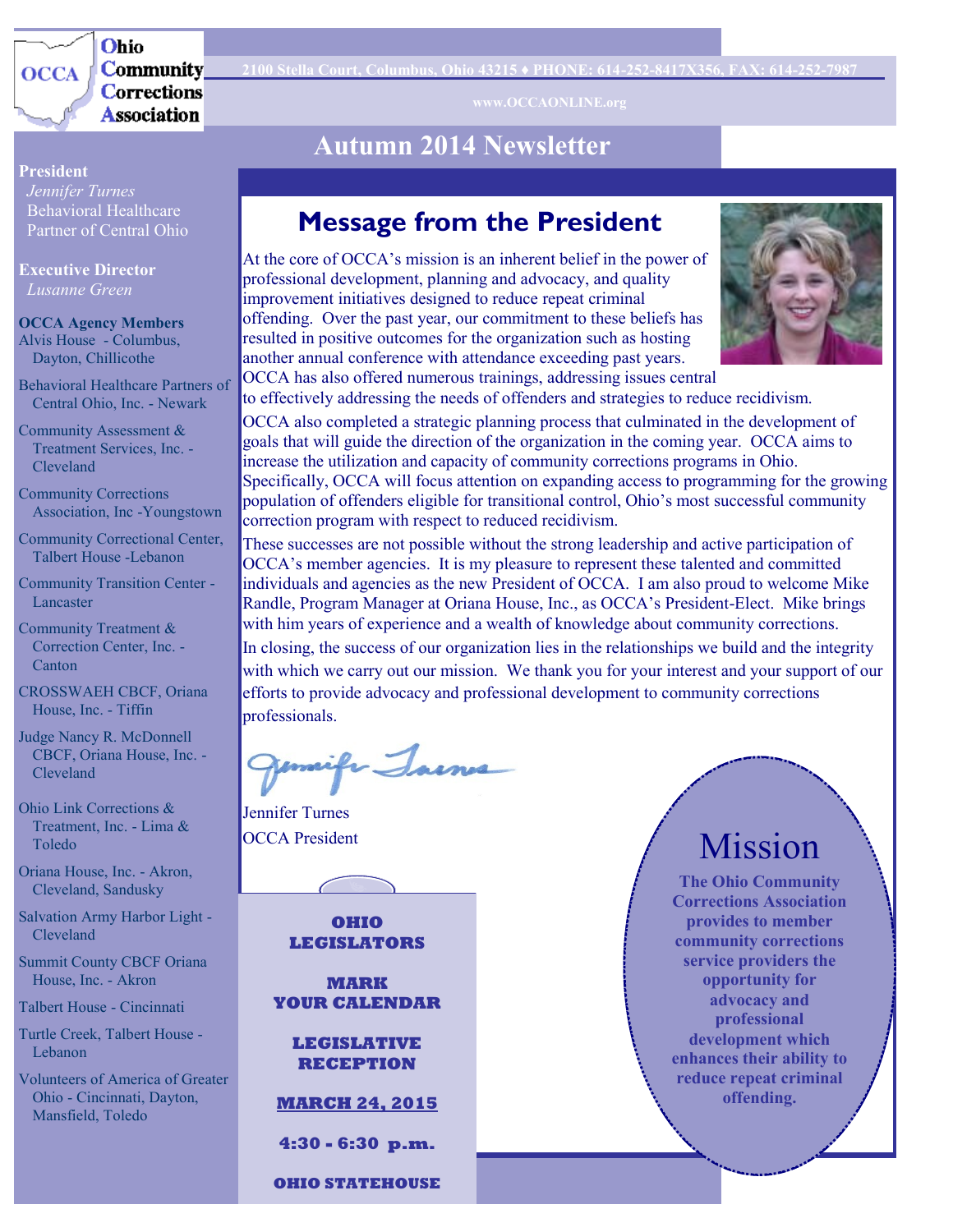# **State Agencies Working Together to Expand Medicaid for the Incarcerated**

### **Stuart Hudson, Ohio Department of Rehabilitation and Correction**

Ohio's Department of Medicaid, Department of Rehabilitation and Correction (DRC), Department of Youth Services, and Department of Mental Health and Addiction Services have assembled a work group to establish the process for determining Medicaid eligibility for individuals in Ohio prisons and state operated institutions.

Ohio's Department of Medicaid has been developing a new initiative over the past year and a half to expedite the Medicaid enrollment process for incarcerated individuals within Ohio's prison system and enroll these individuals within Medicaid managed care plans. The development of this program has been a collaborative effort between Ohio's Department of Medicaid and the agencies listed above. This program will utilize a new web-based enrollment system to conduct the following primary functions:



- 1. Identify Medicaid eligible inmates in order to enable reimbursement for in-patient hospital services
- 2. Engage eligible inmates 90 days prior to release to begin the application process and allow them 60 days to select one of five Medicaid managed care plans options

As part of this program, inmates would enroll within a Medicaid managed care plan. Once inmates are enrolled in a plan, case workers employed by the plans can facilitate their transition of care as they are released from the prison setting. Ohio's Department of Medicaid plans to support this effort by establishing a process for pre -release care coordination. This will enable the managed care plans to send case managers into the prison system to set up a care transition plan for inmates.

While Ohio's Medicaid managed care plans provide the majority of the services needed by an inmate postrelease, the state has a separate delivery and reimbursement system for behavioral health services. Medicaid works closely with the Ohio Department of Mental Health and Addiction Services to coordinate with these providers.

The main barrier the Ohio Department of Medicaid encountered in implementing the program was the length of time in which it took to plan, design, and develop all of the program components. This process included implementing a new technology infrastructure to enable the automatic enrollment process and share information with the DRC and coordinating efforts with diverse stakeholder groups that had little prior knowledge of each other's operations.

The state agencies engaged in this initiative anticipate the program will drive cost and recidivism reductions, as well as improve healthcare quality.

**Stuart Hudson currently serves as the Managing Director of Healthcare and Fiscal Operations for the Ohio Department of Rehabilitation and Correction, where he is responsible for all healthcare operations and the overall ODRC fiscal management.**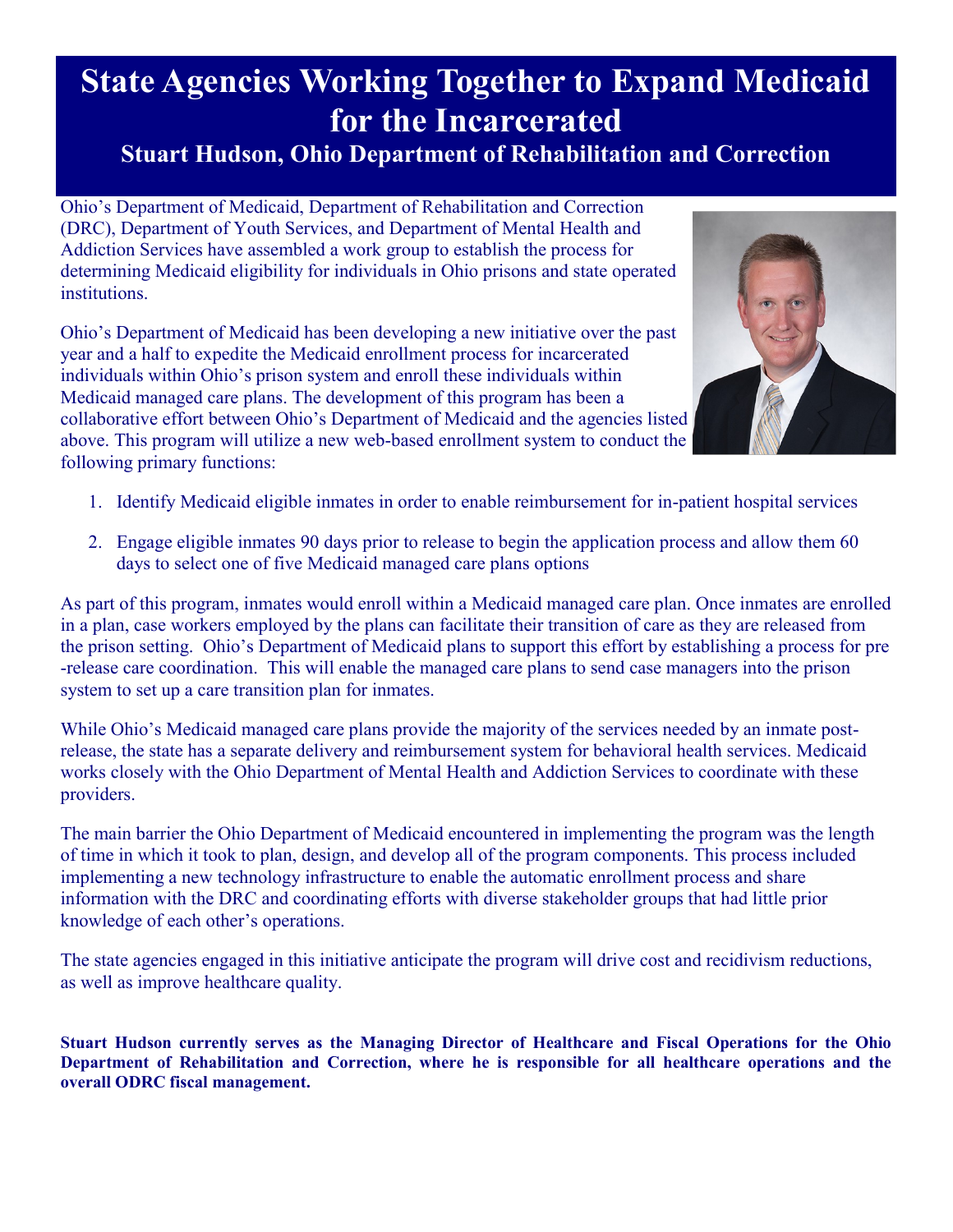# **Expanding Access to Medical Care in Our Local Communities**

### **Jennifer Turnes, Behavioral Healthcare Partners of Central Ohio**

The expansion of Medicaid coverage represents a monumental leap in Ohio's efforts to serve those in need of medical coverage. For the first time, single adults and others who have been historically excluded from medical benefits were provided access to coverage. Filling this coverage gap will ensure that the healthcare needs of many hardworking Ohioans can be addressed. These are our friends and family members that are struggling to make ends meet. The expansion of Medicaid coverage also assists the community in its efforts to provide support services for those with behavioral health needs. For example, once the benefit of expanded Medicaid coverage is fully realized, community boards such as Mental Health and Recovery for Licking and Knox Counties, will be able to shift their



financial resources to assist with essential services that are not covered by Medicaid such as housing support services for individuals with behavioral health conditions.

As an organization that serves over 6,000 individuals annually, Behavioral Healthcare Partners of Central Ohio, Inc. (BHP) had the unique opportunity (and duty) to reach out and assist its clients to obtain Medicaid benefits previously unavailable to them. With the assistance of the Licking County Department of Jobs  $\&$ Family Services staff, BHP trained its office and community-based staff on the eligibility criteria for expanded Medicaid coverage and the online application process. BHP specifically identified clients that could be eligible for expanded Medicaid coverage and worked directly with this population to assist with the application process. Equipped with knowledge, laptops and internet service, BHP's community-based staff took their knowledge to the streets (literally) and were able to assist clients with the online application process in their homes. BHP's residential staff also took to the street by transporting clients from programs such as The Courage House and Spencer House to the local Department of Job & Family Services office to utilize the clinic that was designed to provide access to internet service for the online application. In addition, BHP also offered one-on-one assistance during Medicaid sign-up clinics that were hosted in their Newark and Mt. Vernon office locations. Clinics were offered for nearly two months and provided an access point and assistance for clients who needed to complete the online application process.

Through these processes, BHP has seen a number of its clients gain coverage under the expansion of Medicaid. This benefits clients by ensuring that they have a way to cover the costs of their critical behavioral health services. It also provides clients with coverage for their medical needs, such as primary care, which had previously been unattended. This coverage is of particular importance for BHP's clients and the millions of others in America who have serious mental illnesses and substance dependence as these populations are found to die roughly 25 years earlier than other Americans without such conditions.

**Jennifer Turnes is Senior Vice President & Chief Operating Officer at Behavioral Healthcare Partners of Central Ohio, Inc. where she is responsible for the day-to-day oversight BHP's operations. Jennifer is President of the Ohio Community Corrections Association.**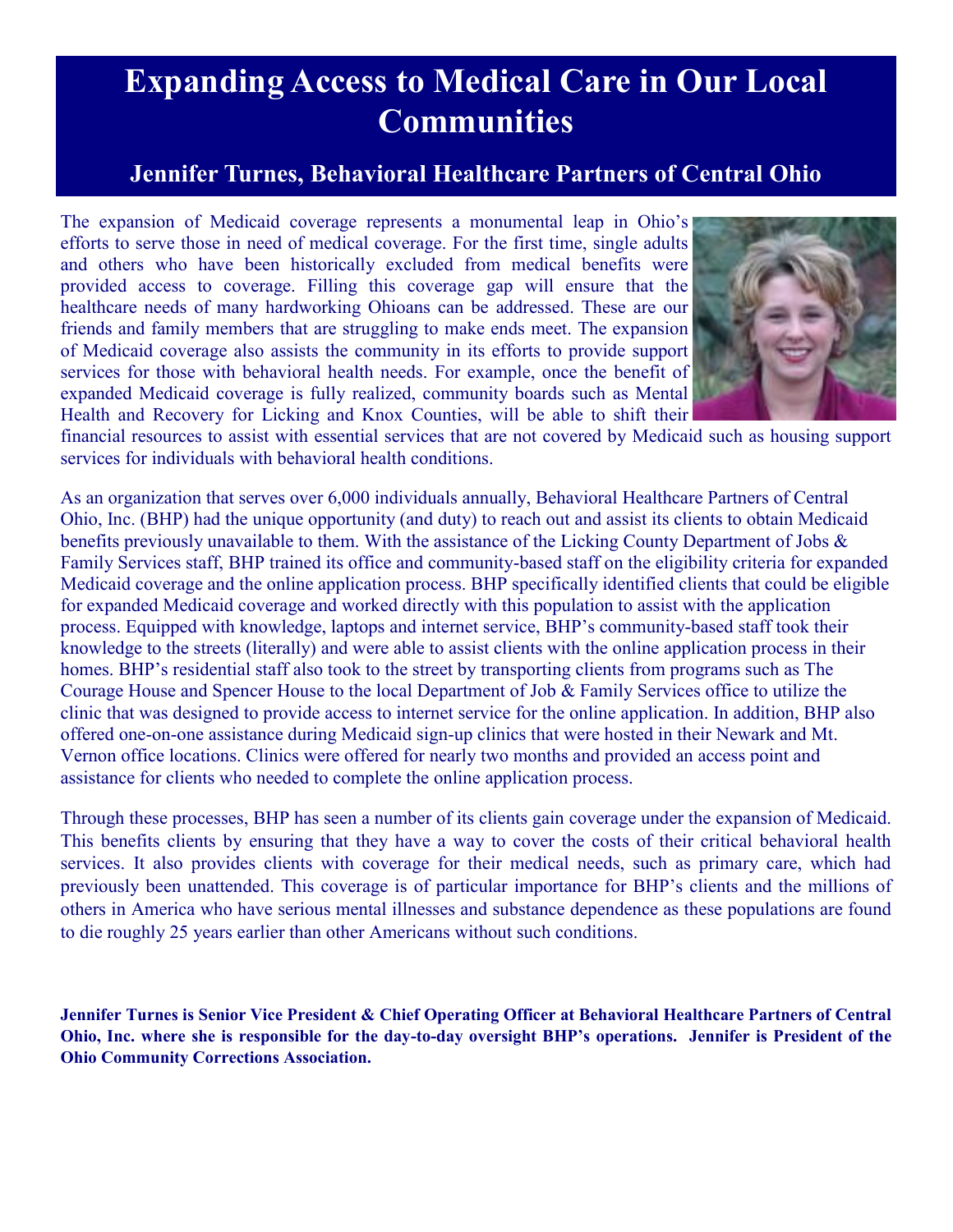# **Combatting Opioid Addiction**

### **Robert Cole Sprague, Ohio House of Representatives**

With an average of five Ohioans dying every day, drug overdose has been the leading cause of accidental death in Ohio since 2007; and during that time, prescription opioids have caused more overdoses than heroin and cocaine combined. Due to the fact that the amount of prescription opioids dispensed has increased more than ten-fold over the course of the last ten years, the dangers of prescription opioids cannot be ignored or underestimated; because there is a direct correlation between the number of prescriptions, overdose deaths, and people suffering from an addiction. Ohio went from having 80 million doses of prescription opioids dispensed in 2003 to 822 million doses dispensed in 2013; and heroin, typically an urban drug of abuse, found its way into Ohio's suburban and rural areas. Due to heroin's close chemical composition and price difference, a prescription opioid addiction can lead to heroin use. Abuse of prescription opioids has not only become more prevalent in society, but prescription medications have built a bridge over the moat that used to surround heroin.



In addition to the efforts of Ohio's statewide officials, the Ohio General Assembly has approached this serious epidemic in an extensive and multifaceted way:

#### *We must prevent more people from becoming addicted.*

During testimony, members and I heard stories of minors being prescribed prescription opioids without the knowledge of a parent or guardian. These prescriptions eventually led to an addiction and heroin use. Upon further investigation, we realized that this practice was legal in Ohio; so legislation was signed into law that requires prescribers to discuss with and get consent from a parent or guardian before prescribing an opioid to a minor.

In addition to educating minors and their families in the doctor's office, we thought that it would be a good idea to require opioid related education in our school curriculum. Ohio law requires health classes to cover nutrition, alcohol abuse, tobacco abuse, general drug abuse, and personal safety; so we passed a bill out of the Ohio House of Representatives that requires our health curriculum to include information regarding prescription opioid addiction and its link to heroin.

Furthermore, two bills have been introduced to bring awareness of this issue to all Ohioans. The first bill has been signed into law, and it designates the first Friday of May as "Prescription Drug Abuse Awareness and Education Day." Since opioid addiction is very physical, babies born addicted have to go through treatment procedures before being able to live a normal life. The second bill, which has been passed by the Ohio House, designates the first week of July as "Neonatal Abstinence Syndrome Awareness Week." The intent of "Neonatal Abstinence Syndrome Awareness Week" is to bring awareness to expecting families of the complications that can be expected if a mother uses while carrying.

#### *There needs to be a greater chain of custody on prescription medications within our medical system.*

A couple of years ago, during the 129<sup>th</sup> General Assembly, the State of Ohio had a serious pill mill problem. The Governor signed a bill into law to combat unscrupulous prescribers, close the pill mills, enhance the Ohio Automated Rx Reporting System, and change how chronic pain is treated. Under this piece of legislation, a large number of pill mills have been closed throughout Ohio.

In a continuing effort to combat bad acting prescribers and drug seekers, a bill has been signed into law that requires prescribers using opioids or benzodiazepines to utilize the Ohio Automated Rx Reporting System (OARRS). The Ohio Automated Rx Reporting System is a statewide database that's used to track prescription data of controlled substances.

Although doctor shoppers and unscrupulous prescribers contribute greatly to illegal diversion, diversion continues to be a problem in homes throughout our state. We heard testimony from a mother whose son took a pill from a friend at school. After his grandmother passed away, his friend found the pill in a shoebox of old medications. The boy didn't feel right after taking the pill, so his parents took him to the emergency room. He was released the next morning to sleep it off. A few hours later, his mother found him dead. That single methadone pill had caused his respiratory system to shut down.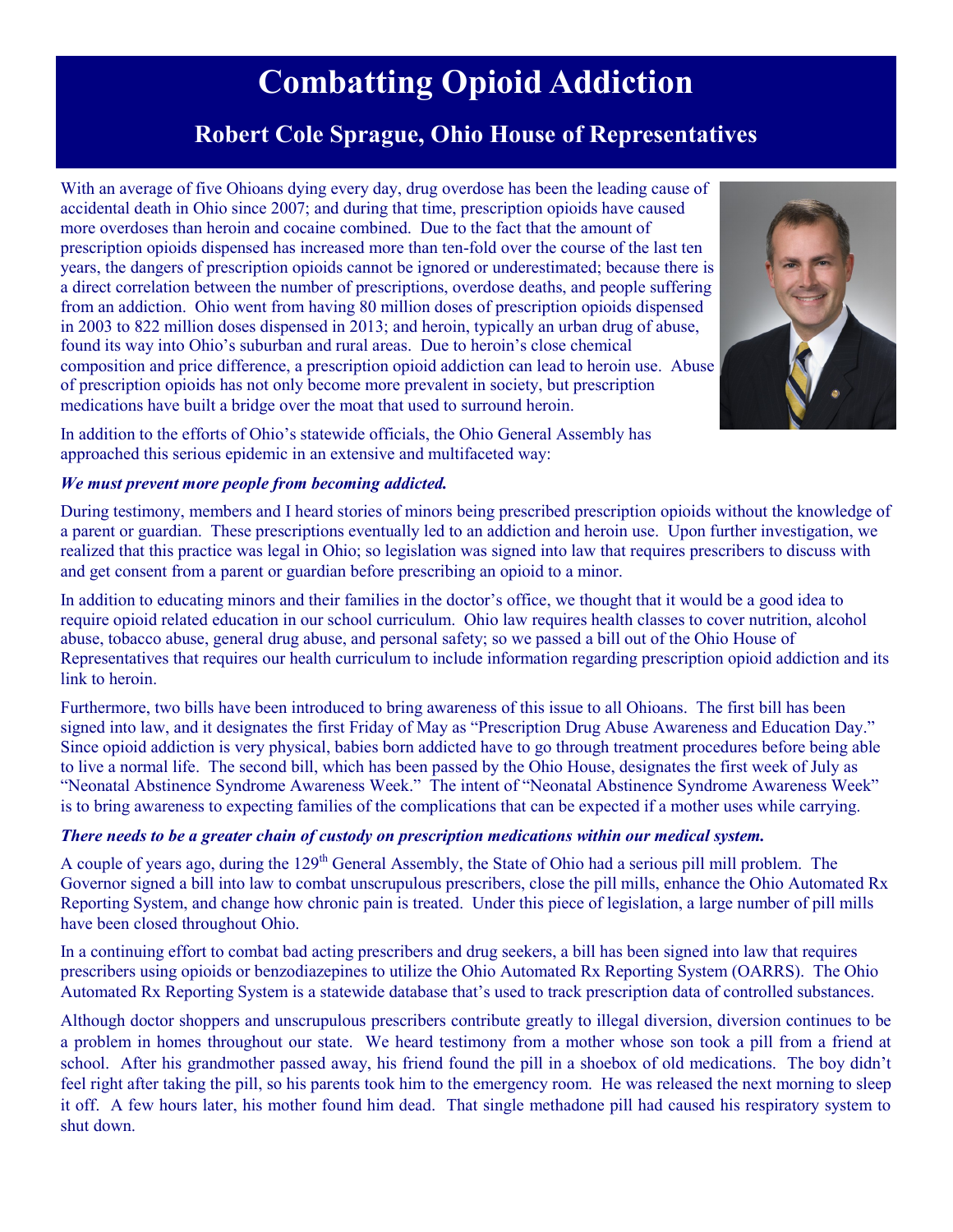# **Combatting Opioid Addiction cont'd**

To decrease the diversion of pain medications, a piece of legislation has been signed into law that will require hospice providers to monitor and dispose of prescription opioids used during home care.

#### *In the hope that they will find a path to recovery, individuals suffering from an addiction must be kept alive.*

As individuals are suffering from an addiction, they usually share needles. Legislation has been passed by the Ohio House that allows local boards of health to establish syringe exchange programs, which will prevent the further spread of HIV and Hepatitis in the addicted population. These programs also create a point of contact for addiction professionals, which can possibly put the individual suffering from an addiction on a road to recovery.

In addition to preventing the spread of disease, we wanted to find ways to save the lives of individuals that have overdosed. As opioids attach to receptors in the body, the respiratory system can stop working correctly; and as the respiratory system shuts down, people can die. Legislation has been signed into law that authorizes prescribers to give naloxone to individuals in a position where they can provide assistance to someone who might be at risk of an opioid related overdose. By detaching the opioid from receptors in the body, naloxone has the potential to reverse an overdose.

Although naloxone can save lives, professional medical attention is always required. A bill has been introduced to urge individuals to seek emergency assistance during an overdose. If medical assistance is pursued during a drug overdose, this bill would provide legal immunity for minor drug possession offenses.

#### *Our treatment system needs to be integrated and effective.*

We noticed that some behavioral health providers have about a 10% recovery success rate, and others have around a 60% success rate. The 60% success rates come from providers that have an integrated system of care, which contain all of the crucial elements of recovery. Although some providers offer programs with an integrated system, most operate in a fragmented manner. In addition to the fragmented systems throughout Ohio, some of our rural areas have almost nothing available to their residents. Language has been signed into law that will implement the integrated model throughout Ohio and targets \$47.5 million for housing and crisis services, recovery housing, prevention, case managers in specialty docket drug courts, and Ohio's Residential State Supplement program for the mentally ill. In addition to \$5 million for the important component of recovery housing, we also included \$5 million in capital dollars to increase access to recovery housing. Lastly, the bill implements a statewide waiting list that can be used to see where additional resources are needed.

In addition to the waiting list, we have also implemented another data based resource. Every day in Ohio, babies are born with a substance abuse addiction; so legislation has been signed into law that requires hospitals to report cases of neonatal abstinence syndrome to the Ohio Department of Health. Again, this data will be an indication of where more resources are needed throughout the State of Ohio to fight the epidemic.

Going forward, we will continue to work to combat the opioid epidemic. I'm hoping to use the U.S. Food and Drug Administration's Risk Evaluation and Mitigation Strategies to combat overprescribing, change how prescription opioids are paid for within our Medicaid system, and certify buprenorphine prescribers throughout Ohio. Furthermore, I hope to change how an entire episode of addiction treatment is paid for through our payment systems. Members also recently concluded their meetings of the Law Enforcement Perspectives on the Drug Epidemic & Its Impact on Families Study **Committee** 

In Ohio, the estimated annual cost of fatal drug overdose is estimated at \$3.5 billion. That figure factors in medical costs, work loss, and the quality-of-life loss; but there are many other costs within our state. As families are torn apart by addiction, children are entering the growing foster care system or being raised by their relatives. Moreover, the criminal justice system cannot continue to keep up with this growing epidemic. Law enforcement officers continue to fight drug related crime, and Ohio's prisons are way above capacity. In addition, due to the lack of drug-free workers, businesses throughout Ohio cannot fill available positions. The opioid addiction epidemic does not only continue to drive up costs throughout society, but more importantly, it's costing individuals their lives.

**Robert Cole Sprague is currently serving his second term in the Ohio House of Representatives, following his appointment in February 2011. He serves the 83rd District, which consists of Hancock and Hardin Counties, as well as parts of Logan County. Sprague currently serves on the House Insurance and Finance Committtee, and as Chairman of the Prescription Drug Addiction and Healthcare Reform Committee.**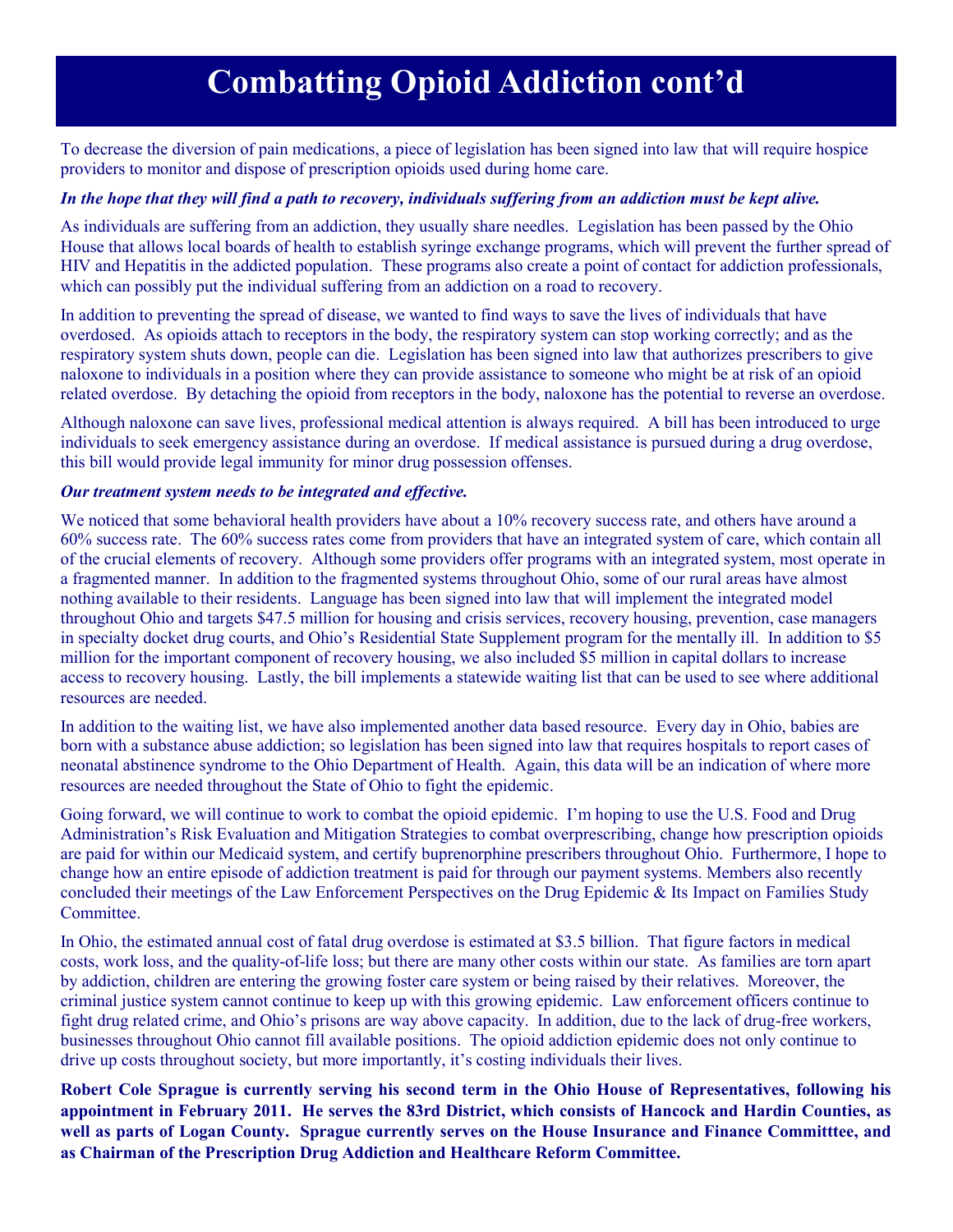## **The Role of Practitioner Driven Research**

### **Kimberly Gentry Sperber, Ph.D., Talbert House**

Researchers and practitioners alike continue to lament the ongoing gap between research and practice. One barrier to implementation efforts has been that practitioners are frequently expected to implement evidence-based practices without having had meaningful participation in defining and prioritizing what gets studied. Consequently, one response has been to forge stronger partnerships between researchers and practitioners in order to allow practitioners input into the formulation of research questions of most interest to them and to facilitate the dissemination of research findings into the field. A key feature of most of these models, however, is that the researchers are typically housed in academic environments or in agencies that are external to the practitioner agencies. Talbert House has decided to take a different approach by embedding a research center directly within the agency.



While Talbert House has had research capacity for almost 10 years, the agency launched the Center for Health and Human Services Research (CHHSR) in July, 2013 to further strengthen the practitioner voice in research. Having an asset like CHHSR takes Talbert House to the forefront of social service research by being one of the few to incorporate research into a practitioner agency and allows the organization to foster both science-based practice and practice-based science. Dr. Kimberly Sperber currently leads the research center. In addition to Dr. Sperber's leadership, the research center also benefits from the technical expertise of an advisory council. Members include Dr. Faye Taxman (George Mason University), Dr. Robert Anthenelli (University of California, San Diego, School of Medicine), Ms. Melissa Van Dyke (National Implementation Research Network), and Dr. Kristina Moster (Cincinnati Children's Medical Center).

CHHSR provides local, state, and national expertise in identifying, testing, and applying evidence-based practices for human services organizations. The research center is responsible for conducting research in corrections, addictions, mental health, and primary care. Current criminal justice research projects focus on effective applications of risk-based dosage, the impact of opiate addiction on correctional treatment outcomes in offender populations, medication-assisted treatment for opiate-addicted clients, strengths-based approaches for improving treatment responsivity, and testing various implementation strategies with the University of Cincinnati Effective Practices in Community Settings (EPICS) model. Highlights from these projects are included below:

- In partnership with Dr. Ed Latessa and Dr. Matthew Makarios, CHHSR has published two dosage studies, has one currently under review for publication, and one nearing completion. Findings from these studies provide preliminary guidelines for how many hours of treatment to allocate to offenders based on their risk to re-offend. Results of these studies have been used by: (1) the National Association of Drug Court Professionals in setting their treatment standards for drug courts; (2) the Ohio Department of Rehabilitation and Correction in setting certification standards for halfway houses and CBCFs; and (3) a monograph commissioned by the National Institute of Corrections on riskbased probation.
- CHHSR staff are currently analyzing data on a sample of more than 2,000 offenders to determine the impact of an opiate diagnosis on intermediate and long-term outcomes compared to other addiction disorders.
- In partnership with Dr. Christopher Sullivan, CHHSR has recently completed a meta-analysis on the effectiveness of methadone versus buprenorphine for reducing opiate use. Results indicate that both medications are equally effective across studies. CHHSR staff are also currently conducting a meta-analysis on the impact of medication-assisted treatment on reducing recidivism.
- In partnership with the Mayerson Foundation, CHHSR is currently evaluating the impact of a strengths-based intervention on treatment responsivity for a sample of female halfway house clients. Because the focus of the study is on improving responsivity, outcomes of interest include program retention, completion rates, infractions, inprogram relapse, reductions in depression, and reductions in PTSD symptoms.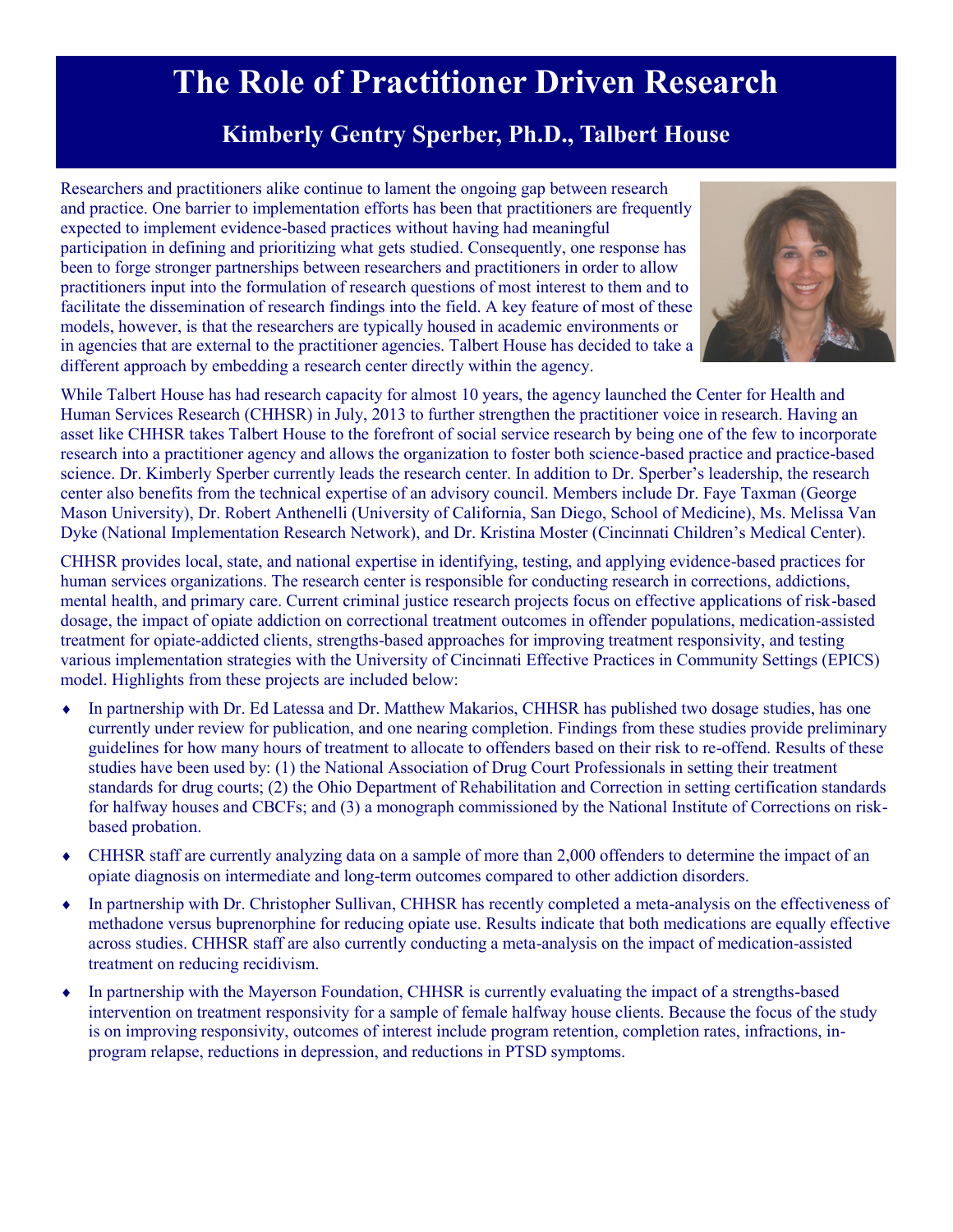## **The Role of Practitioner Driven Research cont'd**

 In a partnership with the UC School of Criminal Justice, CHHSR is currently evaluating the implementation of EPICS as a case management model across 11 programs, 75 staff, and approximately 1300 clients. The goal of the study is to test various aspects of coaching, supervision, and program culture to determine their impact on staff fidelity, therapeutic alliance, and client outcomes.

Findings from the studies listed above have implications for adoption/refinement of evidence-based services, evidence-based implementation strategies, client advocacy, and policy making. Consequently, Talbert House views the operation of a research center within a practitioner agency as an innovative method for elevating the role of practitioners in defining pertinent research issues and designing research projects most likely to yield actionable results. Together, researchers and practitioners work to bridge research and practice to maximize access to high quality services with proven outcomes for clients, their families, and their communities.

**Kimberly Gentry Sperber received her Ph.D. in Criminal Justice from the University of Cincinnati in 2003 and has worked in the field for more than 20 years. Dr. Sperber currently works as the Chief Research Officer for Talbert House and oversees the agency's Center for Health and Human Services Research.** 

## **2014 CLIFF SKEEN AWARD WINNERS**

The Clifford Skeen Award is presented annually by the Ohio Department of Rehabilitation and Correction in recognition of excellence in community corrections. The award, first presented in 1993, is given in honor of the late eight-term Ohio legislator who sponsored Ohio's Community Correction Act. Congratulations to our member agencies— Community Corrections Association, Inc for its win in the halfway house category and the Judge Nancy R. McDonnell CBCF, operated by Oriana House, for its award in the Community Based Correctional Facility category.



Judge Nancy R. McDonnell CBCF staff and leadership with ODRC Director Gary Mohr after winning 2014 Cliff Skeen CBCF Award



Community Corrections Association, Inc. staff and leadership pose with ODRC Director Gary Mohr and the 2014 Cliff Skeen Halfway House Award